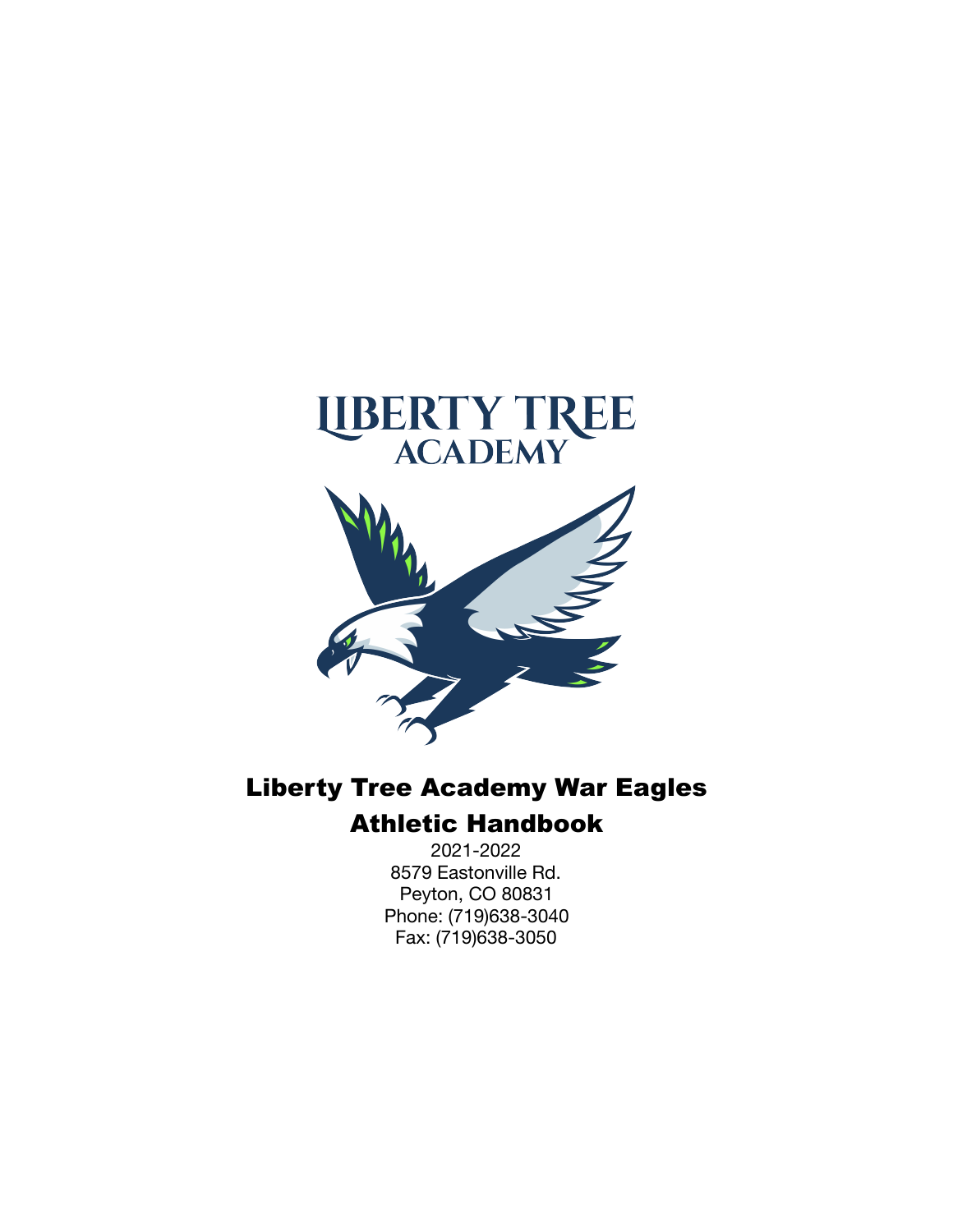Dear Student-Athletes and Parents/Guardians—

Welcome to our 4th year of LTA! I am grateful to have the opportunity to work as your Athletic Director and Physical Education Lead Teacher. It is my personal belief that all students can play and want to play, and it is our job to provide those opportunities to our students as much as possible.

As our programs continue to grow, I am confident that we will work to provide an athletic program that is academically and virtue aligned with our mission here at Liberty Tree Academy. Our main priority is the health and safety of our student-athletes as they grow. Our coaches and teachers work hard to incorporate real life lessons within our athletics programs, such as leadership, teamwork, conflict resolutions, and responsibility.

It is imperative that all student-athletes understand the significance of being a student first and an athlete second. Through this concept, students learn to prioritize their academic studies while using time management to also enhance their athletic skills when possible. We do our best to create a safe environment where students are supported in this journey by offering many resources to help them become successful.

Playing time at LTA is earned, not given. While skill is important, students may earn playing through displaying leadership, helping other teammates, being an active member of the school, and putting in extra practice time.

The Athletics Handbook has been created to answer any questions you may have regarding our athletics program, but I am happy to answer any additional questions you may have.

We are War Eagles! Ms. Allen Athletic Director Physical Education Lead Teacher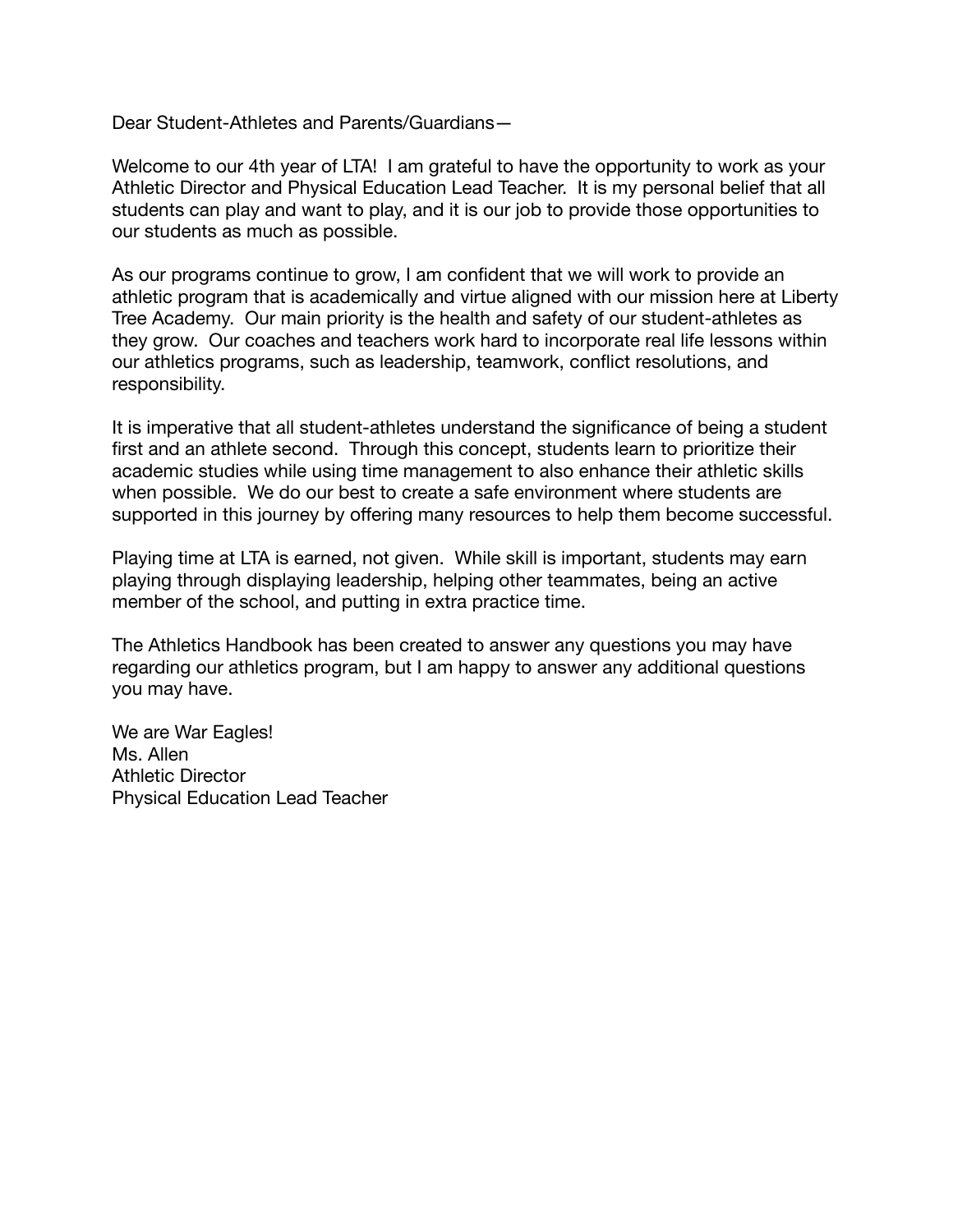#### **MISSION STATEMENT**

Liberty Tree Academy prepares students through a traditional, content-rich education in a disciplined and orderly environment, to be self-governing citizens who are equipped to carry out the vision of our Nation's Founders to preserve and perpetuate liberty.

#### **VISION**

Liberty Tree Academy is dedicated to an authentic, traditional American education, to be a community that actively cultivates character in a challenging and engaging learning environment.

#### **PHILOSOPHY OF ATHLETICS**

Liberty Tree Academy encourages all students to participate in after-school activities, as the programs benefit not only their educational experience, but supports their long term goals as well. Within our after-school activities, students have the opportunity to:

- Provide leadership opportunities
- Exercise their ability to work as a team
- ●Implement practice and performance strategies
- Compete in a healthy and safe environment
- Build self-confidence and implement mental toughness
- Create an understanding for rules, practices and procedures for the game

Participation in LTA's after-school activities programs directly correllates with our core virtues: Courage, Courtesy, Truthfulness, Prudence, Perseverance. Through these virtues, student-athletes are able to build self-confidence and ability to become selfgoverning citizens who will continue to lead our future generations. It is a privilege, not a right, to participate in LTA's athletics and after-school activities program. Greater expectations exist for those who represent Liberty Tree Academy and we encourage all students to participate to the best of their ability.

#### **Lower School Sports being offered:**

Run Club (Fall and Spring) (K-5) (August/September and April/May) Soccer (K-5) (August-September) Cheer Clinic (Football and Basketball) (K-5) (October/December) Flag Football (TBD) (October) Litte Dribblers (K-3) (February) Basketball (4/5) (February) Volleyball (4/5) (March) T-Ball (K-5) (April)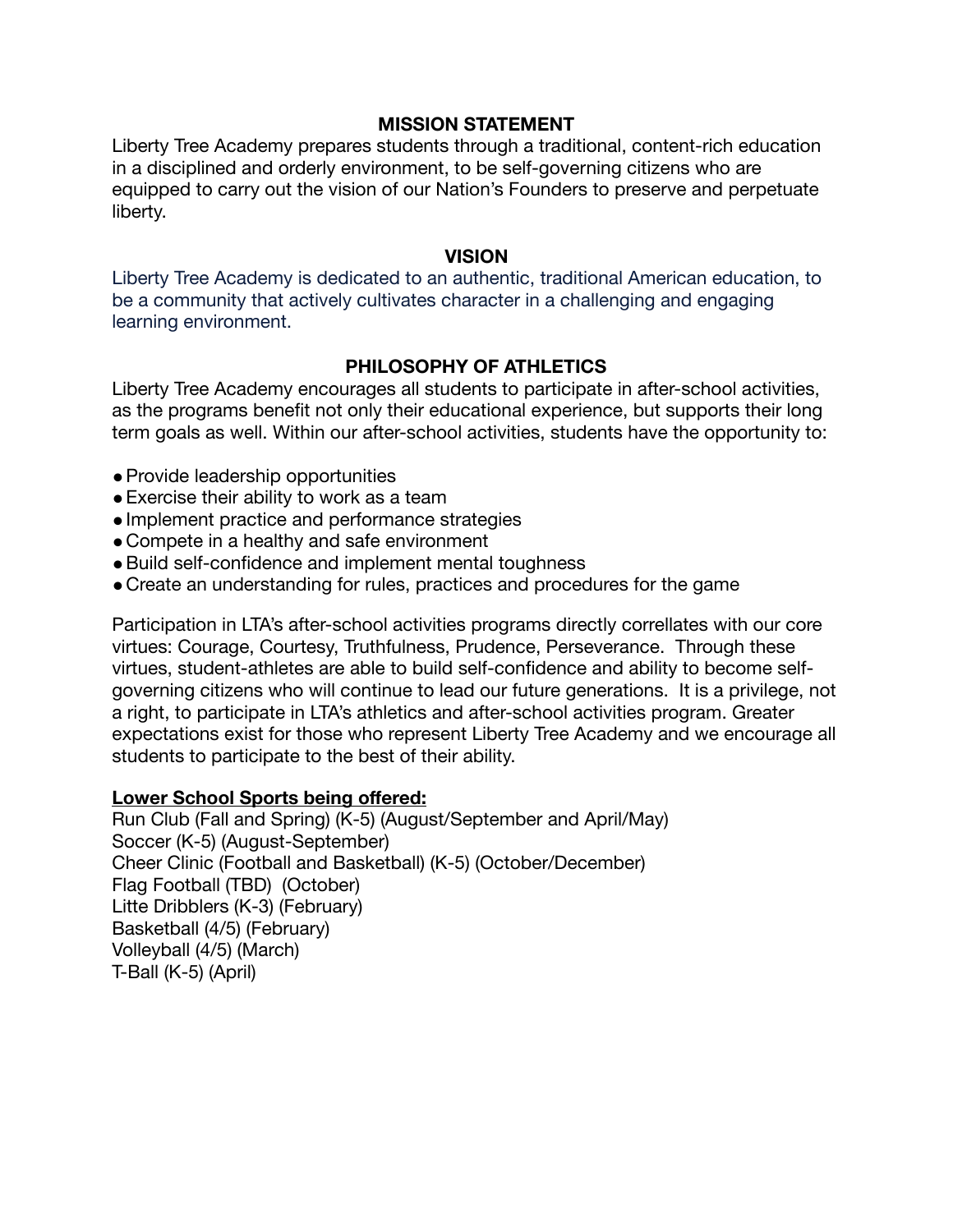### **Upper School Sports being offered:**

Cross Country Cheerleading **Volleyball** Girls/Boys Basketball **Track** Boys Volleyball Intramural Soccer Intramural Football

#### **LEAGUE AND ASSOCIATION RULES**

Liberty Tree Academy abides by the rules and regulations set by the Black Forest League (BFL) for middle school, or CHSAA website (http://chsaanow.com/tools/ bylaws/) for details. For high school we follow the rules and regulations set forth by the Colorado High School Activities Association (CHSAA) for all high school sports; in addition to league specific guidelines set by Black Forest League (BFL 2A).

#### **ADMISSION (GAME) ‐ TICKET PRICES**

Liberty Tree Academy may charge admission for the following events at the rates listed:

#### **Sport:**

**Basketball** 

Middle School Amount: Adults: \$5.00 Students/Children: \$1.00 Senior Citizens  $(60+)$ : \$1.00

High School Amount: Adults: \$6.00 Students/Children: \$5.00 Senior Citizens  $(60+)$ : \$5.00

#### **Volleyball**

Middle School Amount: Adults: \$5.00 Students/Children: \$1.00 Senior Citizens (60+): \$1.00

High School Amount: Adults: \$6.00 Students/Children: \$5.00 Senior Citizens  $(60+)$ : \$5.00

Additionally, please note that most area high schools charge admission for events. Admission prices may vary between sports and schools.

Season and Annual Passes are available for purchase by LTA students and families. These passes may only be used for LTA Home Games only and does not include Playoff Games. Family season and annual passes grant admission for five immediate family members to all home season games.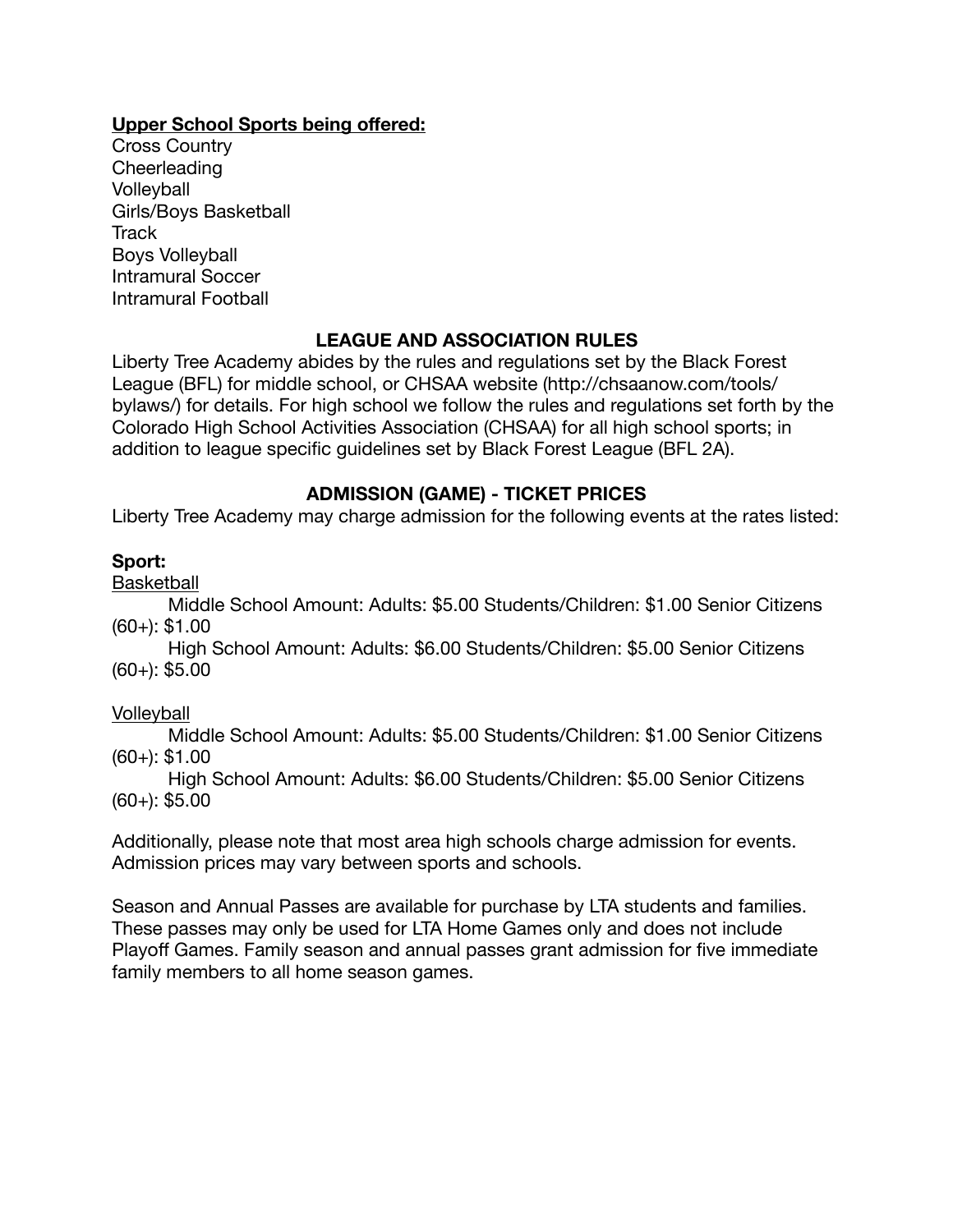*Student Annual Pass*  \$35/school year

*Family Annual Pass* 

- Immediate Family Only (Parents, Brothers, Sisters, Grandparents)
- Maximum of 5 Persons Per Home Game \$100/school year

*Family Season Pass* (fall, winter, spring) \$50/ season

#### **ATHLETICS REGISTRATION**

All athletic registration for Liberty Tree Academy can be found at www.ltaeagles.org under the Athletics tab.

The following must be completed (with signatures by the appropriate parties where required) for every athlete prior to participating in any practices, scrimmages, or events/games:

## **1. A current physical (dated within 365 days of the final date of the season)**

#### **2. All required athletic/emergency forms**

#### **3. Full payment of athletic participation fee**

Please note that an athlete may be ineligible if any past athlete participation fee and/or replacement/damage equipment fees are due on their school specific account. Athletes can remain ineligible until payment is complete or there is approval from athletic director.

> *Athletic Participation Fees*  Lower School Sports: \$40 Upper School Sports: \$60

 If you have already played a sport for LTA, you are still required to complete the emergency/medical form for the new season. You will not need to re-submit a physical if you have a current one on file dated within 365 days of the final date of the new season. **Therefore, the athletic department will not accept a physical that expires at any time during the sport season of participation.** If you have one that needs to be renewed between the official start date and the end of the sport season, we consider it expired and you must have a new one prior to the official start date.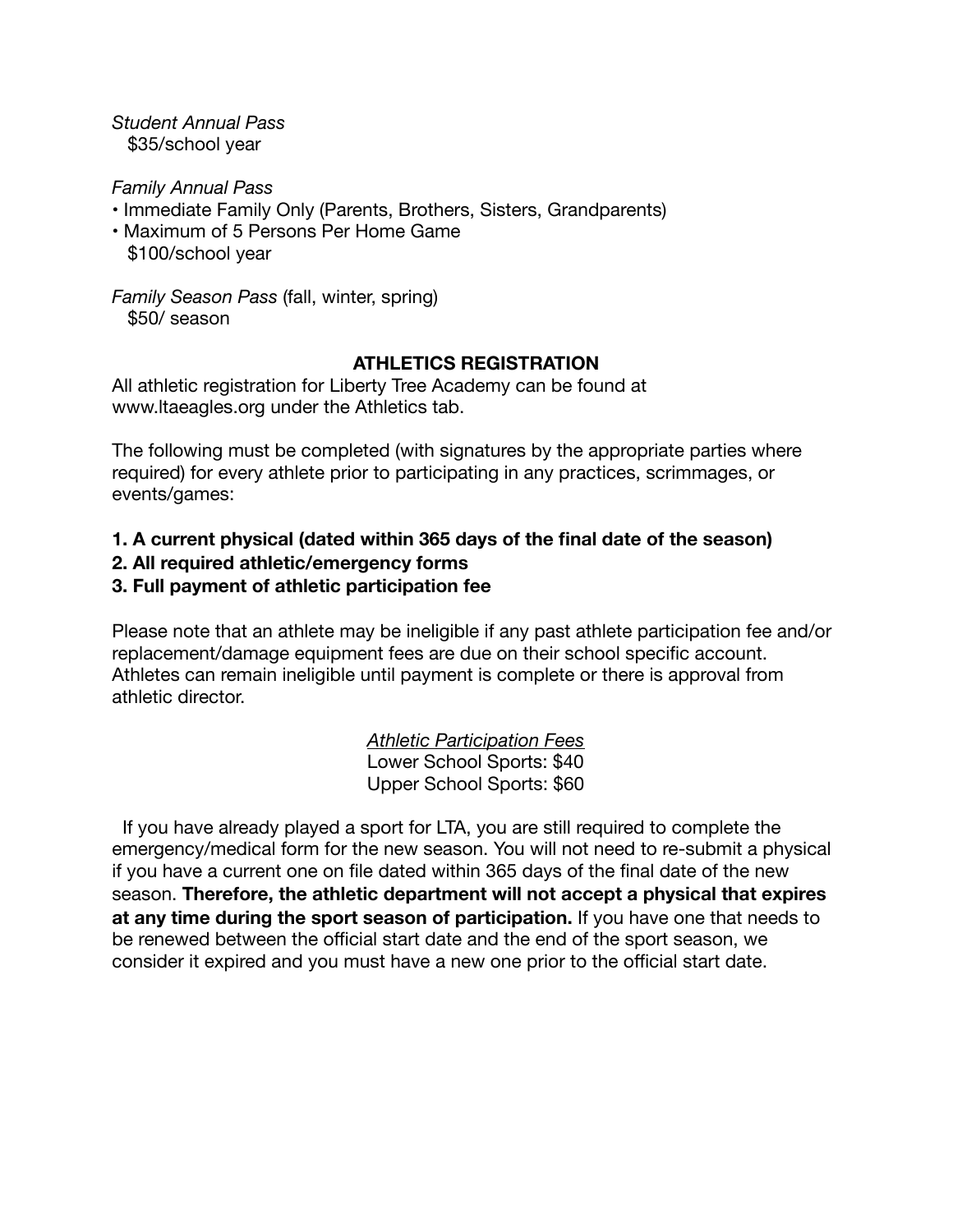Refunds

1. Refunds are available for the following situations:

- a. If an athlete is released from the team by the coach before the first scheduled contest
- b. If an athlete is injured before the first scheduled contest

 c. If an athlete is injured before one-half of the competitive season, they can receive a pro-rated refund

- 2. No Refund
	- a. If the athlete is released as a result of disciplinary actions
	- b. If the athlete quits voluntarily
	- c. If the athlete is injured less than half of the competitive season

## **Athletics Parent Meeting**

Prior to our athletic season start, a mandatory athletics parent meeting will be conducted to set the expectations for the upcoming athletic season. In this meeting, expectations will be set for the athletes, parents, coaches, and administration. This meeting will also include the distribution of sports schedules, driving sign-ups, and questions for the athletic director or coaches.

# **ATHLETIC ELIGIBILITY**

## **ACADEMIC ELIGIBILITY**

Liberty Tree Academy not only has high standards for our students within the classroom, we also maintain a high set of standards outside of the classroom. In order to be academically eligible to play sports, students must not more than one D or have one F. Grade checks are conducted at the end of each semester to approve eligibility for the upcoming season and then once per week during the season for studentathletes. While these standards are higher than most schools, we believe that our students are resposnbile for prioritizing their academics over athletics. If a student is ineligible due to grades during the season, they will not be able play in games until the following grade check. They will also be required to attend tutoring at least twice during that week for the subject they are below mastery in.

Additionally, if a high school student-athlete is determined to be ineligible on an end of semester eligibility check, then they will be withheld from competition for the duration described in 1710(d) of the CHSAA By-Laws.

Ineligible athletes will not be excused from school to travel with the team for any away games.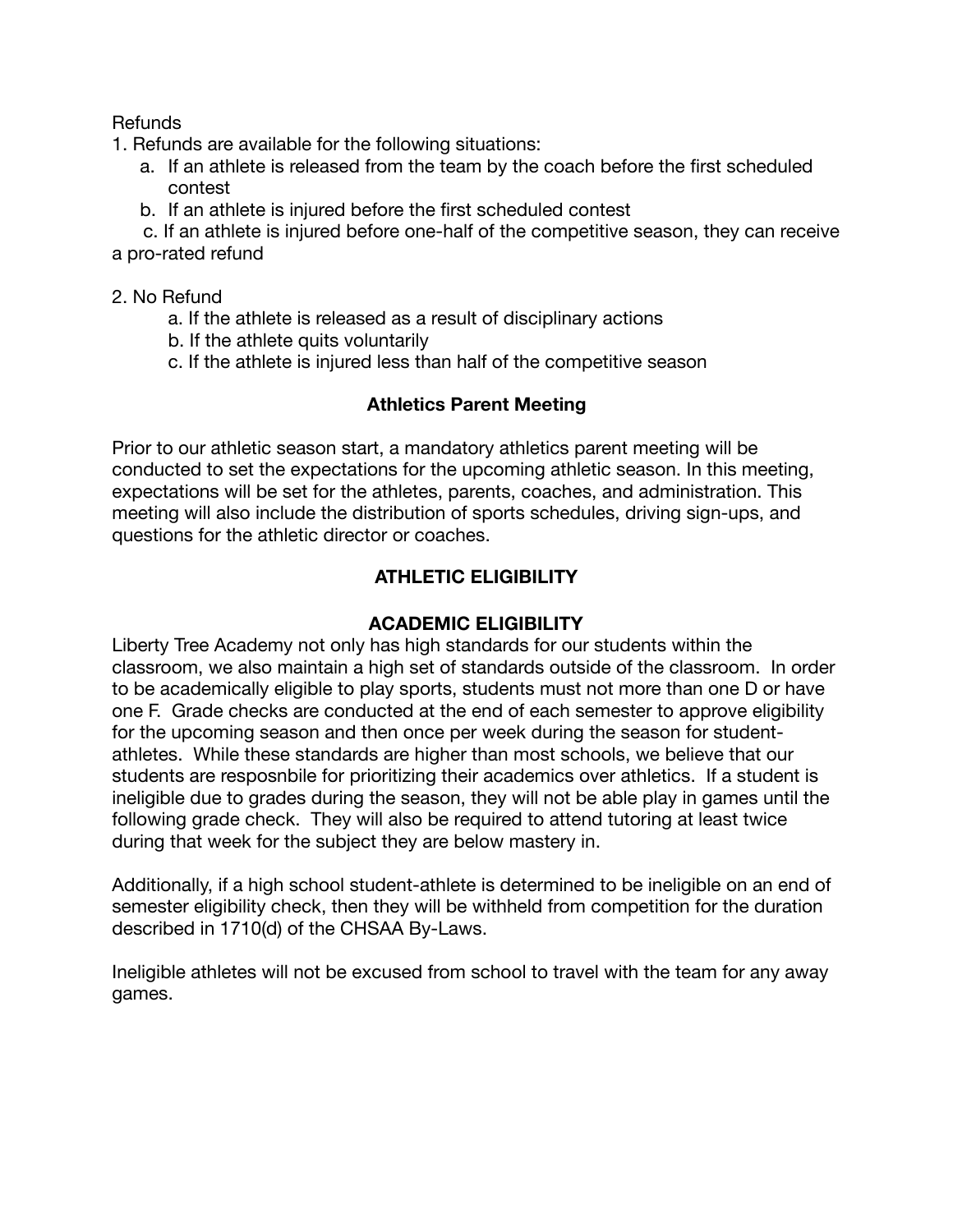## **GENERAL ELIGIBILITY FOR PARTICIPATION IN PRACTICES OR CONTESTS**

1. Athletes must be declared eligible for participation according to CHSAA policy and LTA expectations.

2. Athletes must meet the minimum practice participation requirements set by CHSAA prior to participating in a contest. Refer to the CHSAA website (http://chsaanow.com/ tools/bylaws/) for the specific up-to-date requirements. As of the date of publication for the LTA athletic handbook, these are set at nine days of practice in football and five days of practice for all other sports prior to participation in a scrimmage or contest. Athletes who change sports after practice has started must restart their practice count. 3. A written doctor's release is required if an athlete has been restricted from participation by a doctor.

4. If an athlete suffers an injury to their head during an event, they will immediately be removed from participation and evaluated by an individual certified in concussion detection. If the athlete's parents are not in attendance, they will be notified as soon as possible about the injury. In cases where a concussion is suspected, LTA defaults to the CHSAA concussion policy 1780.21 as its guidelines for all head injuries. It states: Any athlete who exhibits signs, symptoms, or behaviors consistent with a concussion (such as loss of consciousness, headache, dizziness, confusion, or balance problems) shall immediately be removed from participation and shall not return to play until cleared by a licensed healthcare practitioner (Doctor of Medicine, Doctor of Osteopathic Medicine, Licensed Nurse Practitioner, Licensed Physician Assistant, or Licensed Doctor of Psychology with Training in Neuropsychology or Concussion Evaluation and Management). A clearance letter from the medical provider must be provided to the athletic director before the athlete can return to the activity. 5. It is the expectation that all athletes who represent Liberty Tree Academy in athletics are representatives of the school. Thus, there are higher expectations for our studentathletes when it comes to discipline. If the student is suspended, they may neither practice nor attend any Liberty Tree Academy events during the duration of the suspension. Athletes may lose playing time or positions on their teams due to absences due to suspension.

6. Attendance at school is required for practice and contest participation. It is required that athletes be present more than 50% of the day of a scheduled contest. Checks will be done during the day of the activity to ensure the student-athlete is adhering to this standard. There will be no exceptions to this policy.

● Absences - Students are expected to be in school the entire day, but a minimum of half their classes must be attended. Athletes should notify coaches or the athletic department prior to the absence.

● Early Release - Students leaving school early due to illness or a non-approved reason will not be allowed to attend or participate in any athletic activity that day. 7. Athletes are expected to attend all scheduled competitions and practices during the season. Exceptions may be granted by coaches and may include school activities, medical/dental appointments, family emergencies, religious obligations, and academic assistance. LTA administration and coaches have the discretion to restrict studentathletes from competition for on-going behavioral issues and unexcused absences and tardies. Athletes may be dismissed from teams for repeated offenses of this rule.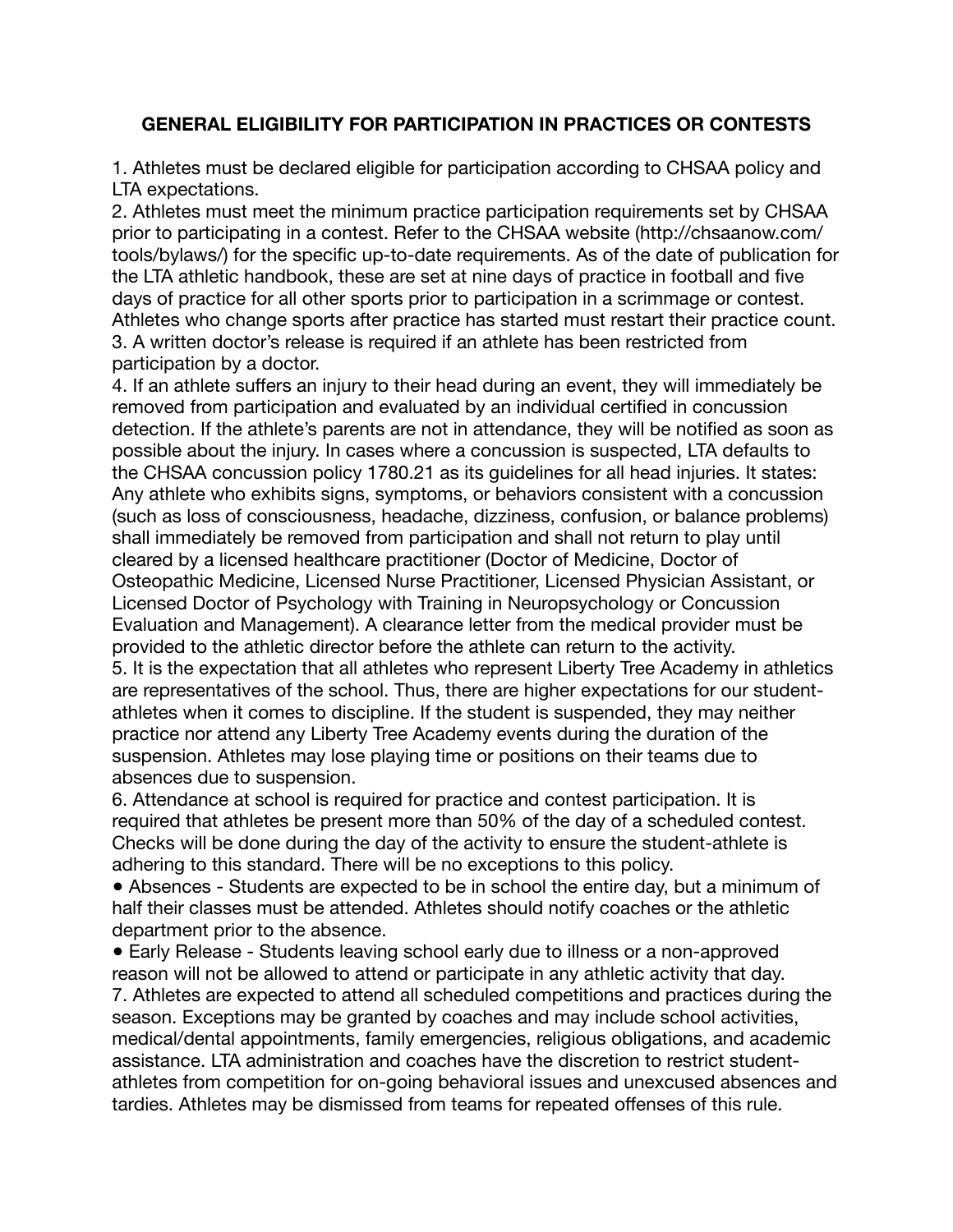Athletes who miss practices for games due to family outings, holidays, vacations, jobs, or participation in extra-curricular activities other than athletics, risk losing their position. Coaches may dismiss athletes from their teams if there has been an excessive number of absences.

#### **ATHLETIC EQUIPMENT**

Athletes are responsible for and expected to maintain proper care of all equipment issued to them. Students are financially responsible for any items lost, stolen, or damaged. Each item not returned will be assessed at a rate comparable to the current replacement cost. All equipment is to be returned within two weeks of the season's completion. Equipment guidelines are as follows:

1. LTA athletic uniforms are to be worn at school-sponsored events only, unless designated by the coach.

2. All issued items must be returned to the coach prior to the presentation of athletic awards (or a fine will be issued and kept on file with the bookkeeping office).

3. No athletic equipment will be issued to any student with an outstanding financial obligation to another sport for lost or damaged equipment. Athletes who have not returned or paid for equipment will be referred to the administration.

4. An athlete may be ineligible for additional sports, if any replacement/damage equipment fees are due on their school specific account and could remain ineligible until fees are paid or approval from athletic director.

5. All athletes should inspect their equipment daily for equipment safety. Each coach will instruct athletes of the proper use and care of individual and team equipment. Athletes should notify the coach immediately of any deficiency. Uniforms must be cleaned prior to every contest. Cleats may not be worn in the building at any time. Athletes are expected to keep their playing areas clean. This includes home and away playing areas.

#### **ATHLETIC SEASON**

 Each athletic season is defined by the duration between the official first practice date and the final contest of the season. The official first practice dates vary by sport and are set by the BFL for middle school athletics and CHSAA for high school athletics (see the CHSAA Calendar for high school sports).

Coaches may schedule practices on any date during the athletic season with the following exceptions:

● WINTER VACATION RULES (CHSAA 2310.4): The CHSAA restricts contact with athletes of any sport and coaches of LTA from December 24 through December 27 and New Year's Day. Winter sports may have **voluntary** practice on the remaining days.

●SUNDAY CONTACT (CHSAA 2310.5): No school interscholastic contests, practices, camps, or non-association between participants and coaches/directors of any activity from LTA shall take place on Sunday at any time during the school year. The school year is considered from the first official practice set by CHSAA through Memorial Day. CHSAA may allow for the rescheduling of state-level events to be played on Sunday. Teams playing on Monday in District, Regional, or State culminating events will be exempt from this rule.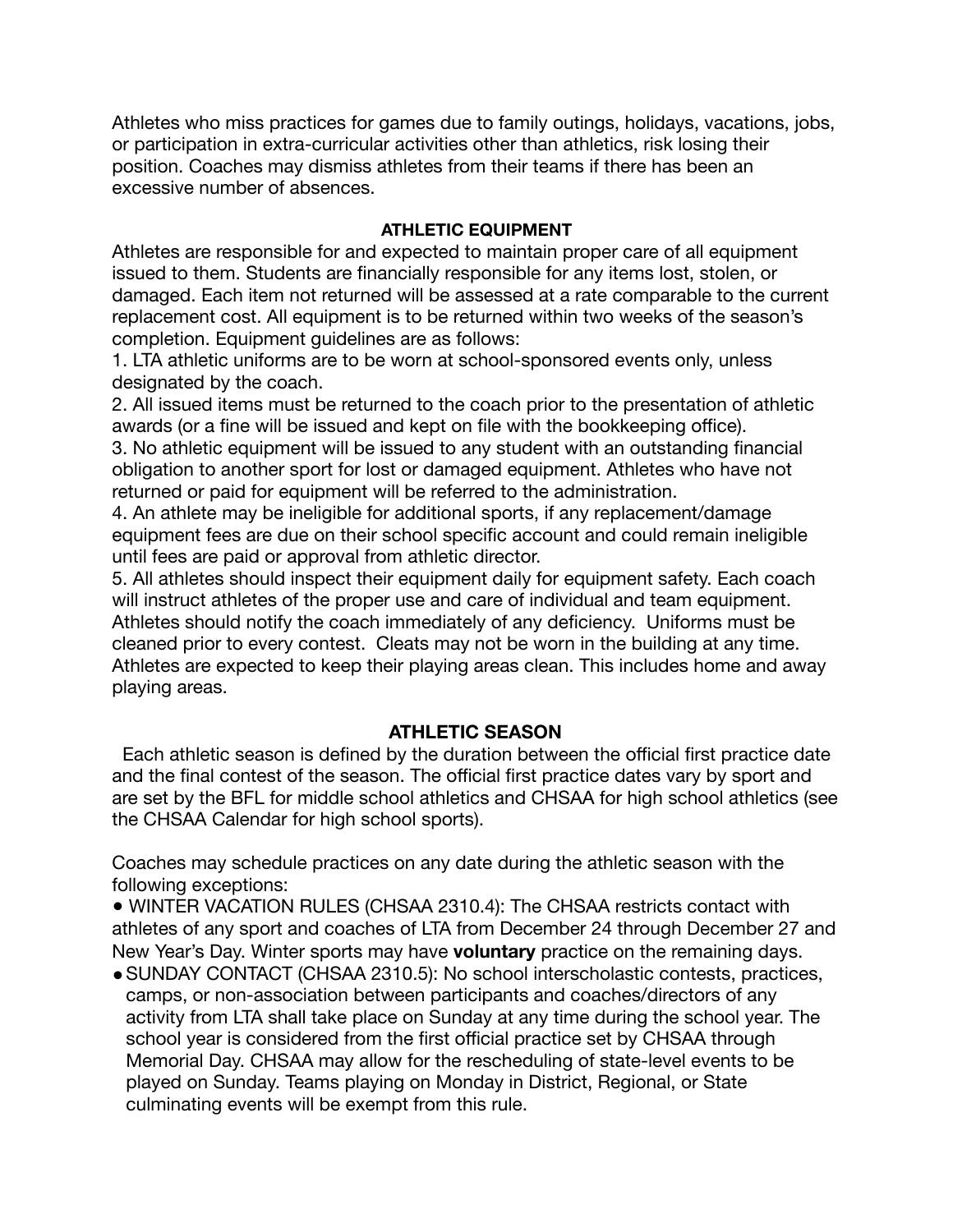## **CONFLICTS WITH ACTIVITY PARTICIPATION**

When conflicts arise between sports and other activities for athletes, it is important that the athlete notify the coach and sponsor as soon as possible so they can see if the scheduling conflict can be avoided. When a performance or game conflicts with a practice, the performance or game, should always take precedence over the practice. If the conflict is between a performance and a game, and the coach and sponsor cannot work out a compromise, the student must make a choice that reflects their best judgment.

## **TEAM SELECTION AND "CUTS"**

Liberty Tree Academy seeks to provide the opportunity for all students to participate in extra-curricular activities. In the event of constraints of facilities, personnel, equipment, and team sizes, not all students will be able to participate. Tryouts insure an equal opportunity to all student-athletes to display their ability in the sport. Coaches will choose athletes based on their skill, performance, sportsmanship, leadership, accountability, and motivation.

1. Coaches provide a set of evaluation guidelines to each athlete at the begining of the first tryout.

2. Tryouts are mandatory and attendance is non-negotiable.

3. The athlete shall attend all scheduled practices and team meetings to be seriously considered for a team. Exceptions include serious illness, religious observances, death in the family, transfer, or an injury from a previous sport season.

4. Tryouts for an athletic team will be closed by the first athletic competition.

Exceptions to this rule would be if athletes are still participating in another sport, have extenuating circumstances, or are new students.

5. The selection of players shall be at the discretion of the coaches for that sport.

## **ELECTRONIC MEDIA AND WEBSITES**

An athlete's decision to post items on internet sites such as Facebook, Twitter, or Instagram is a personal one; however, the athletic department and team policies should serve as a filter for what a student-athlete decides to put online. Each student-athlete always represents Liberty Tree Academy. If the material is harassing, threatening, or involves violations of team, school, league, or CHSAA rules, the athlete will be disciplined and possibly removed from the athletic team.

## **HAZING/BULLYING**

There is a zero-tolerance policy against hazing/bullying. Hazing occurs when an act is committed against a student that creates substantial risk or harm to the student or a third party. Hazing includes but is not limited to:

1. Any activity involving an unreasonable risk of physical harm, including paddling, beating, whipping, branding, sleep deprivation, exposure to weather, placement of harmful substances on the body, or participation in physically dangerous activities.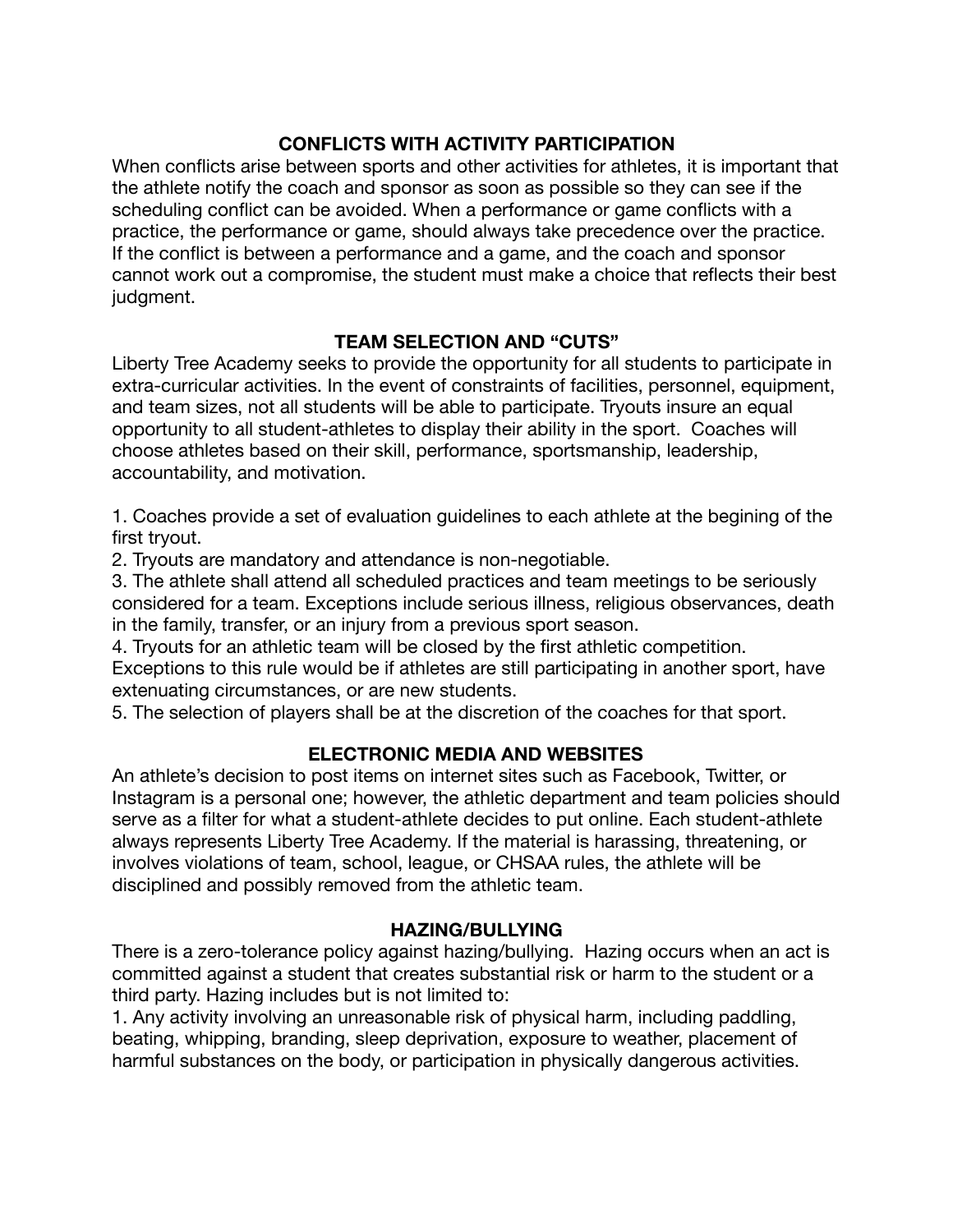2. Any activity involving the consumption of alcohol, drugs, tobacco products, or any other food, liquid, or substance that subjects the athlete to an unreasonable risk of physical harm.

3. Any activity that subjects a student to levels of embarrassment, shame, or humiliation, or creates a hostile, abusive, and intimidating environment for the athlete. 4. Any activity involving violation of federal, state, or local law, or any violation of LTA policy.

## **PARENT/COACH COMMUNICATION**

Parents and coaches are important role models for our students. They provide necessary guidance to young adults in their development. Clear communication between parents and coaches facilitates a successful athletic experience. It is also important to remember that the first link in communication is the one established between a coach and athlete.

There are situations that may require a conference between the coach and a parent. Please do not attempt to contact a coach immediately before or after a team event (i.e. contest, try-out, scrimmage, etc.) Liberty Tree Academy enforces a 24-hour rule in which a parent **must** wait 24 hours before contacting a coach with a concern/question. Urgent safety concerns should be communicated promptly.

Appropriate Concerns to Discuss with a Coach:

- 1. The emotional and physical development for your child
- 2. Ways that your child might be able to improve
- 3. Concerns about your child's behavior with the team on the practice or game field
- 4. The future of your child's play at the next level

Issues **Not** Appropriate to Discuss with a Coach:

- 1. Team strategy
- 2. Other athletes and parents

## **The Next Step**

If a meeting with a coach did not provide satisfactory resolution, please contact the athletic director. Please know all meetings with the athletic director require the athlete to be present. At this meeting, the appropriate next steps can be determined. It is always encouraged to work issues out at the lowest levels with the coaching staff.

#### **SPORTSMANSHIP**

LTA, our future league, and CHSAA recognize the role of administration, faculty, coaches, parents, and athletes in promoting sportsmanship within our community. Anyone who does not adhere to the requirements for spectators at a contest or game will be asked to immediately leave the premises and will be required to have a formal meeting with the athletic director prior to being allowed to attend any future contests/ games. For more details on CHSAA sportsmanship guidelines and expectations refer to http://chsaanow.com/activities/sportsmanship/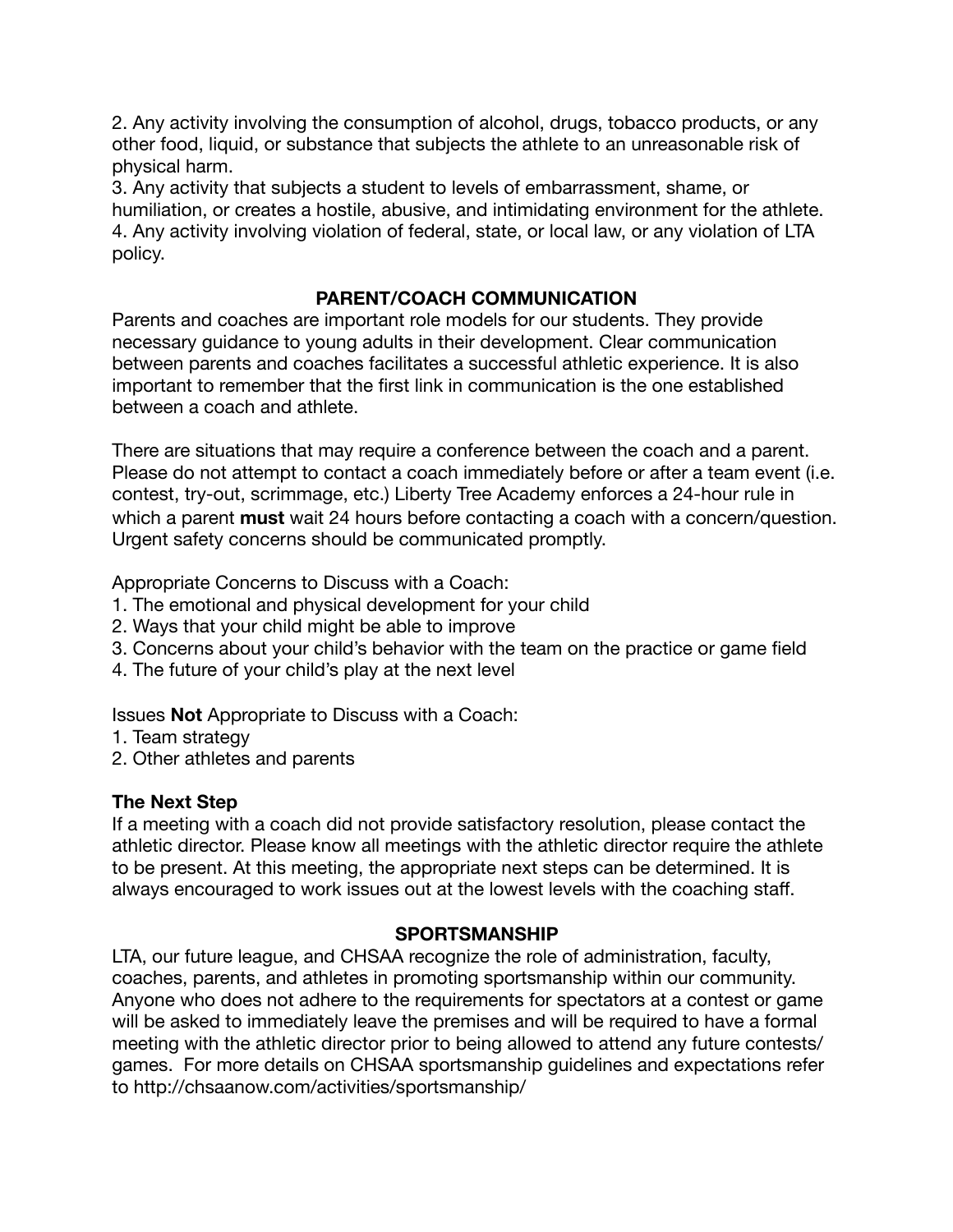#### **Spectators**

1. You are at the contest to support your team and enjoy the skill and competition, **not** to ridicule the other team or their fans.

2. School athletics are learning experiences for students. Support athletes in their attempts to improve themselves, just as you would praise a student in the classroom.

3. Entrance to a contest is a **privilege** and you may be removed at the discretion of the on- site administrator.

4. Show respect for the home **and** away players, coaches, spectators, and support groups.

5. Respect the integrity and judgment of the game officials. They are doing their best to facilitate the game. Spectators may never speak to an official about a call made in a contest/game.

6. Be a positive role model through your actions as you are representing Liberty Tree Academy.

## **Unacceptable Behaviors at Games by All**

- 1. Disrespectful or derogatory yells, chants, songs, or gestures
- 2. Criticizing an official's call
- 3. Yells that antagonize opponents
- 4. Distracting an opponent
- 5. Booing or taunting an official, coach, player, or cheerleader
- 6. Refusing to shake hands or give recognition for good performance
- 7. Use of profanity or displays of anger that draws attention away from the game

# **LETTER AWARDS FOR ATHLETICS**

Earning a Varsity Letter Award is a major accomplishment in the world of athletics. It is evidence that you have excelled not only on the playing field, court or track, but also in the classroom. The requirements for earning a varsity letter vary from sport to sport. Student-athletes are reminded that a Varsity Letter Award is a recognition award determined by the head coach in conjunction with administration. The Varsity Letter Award is presented to athletes who have reached athletic criteria that has been set forth by Liberty Tree Academy. Athletes must meet the earned time criteria that is set forth for each varsity sport. Those who earn a varsity letter are awarded with a certificate and a varsity letter (first year only) or a specific sport athletic pin (second and third year) or special cognition award (fourth year) at the banquet for each sport that is held at the end of each season.

General Varsity Letter Award Requirements for all Sports:

• Must be in good athletic and academic standing, complete the season and be eligible academically

- Show marked improvement during the season and from the previous season
- Be a good character, a teammate, and team player
- Attend all practices, games, meets or matches unless excused by the coach, parent, or doctor
- Contribute to the team's success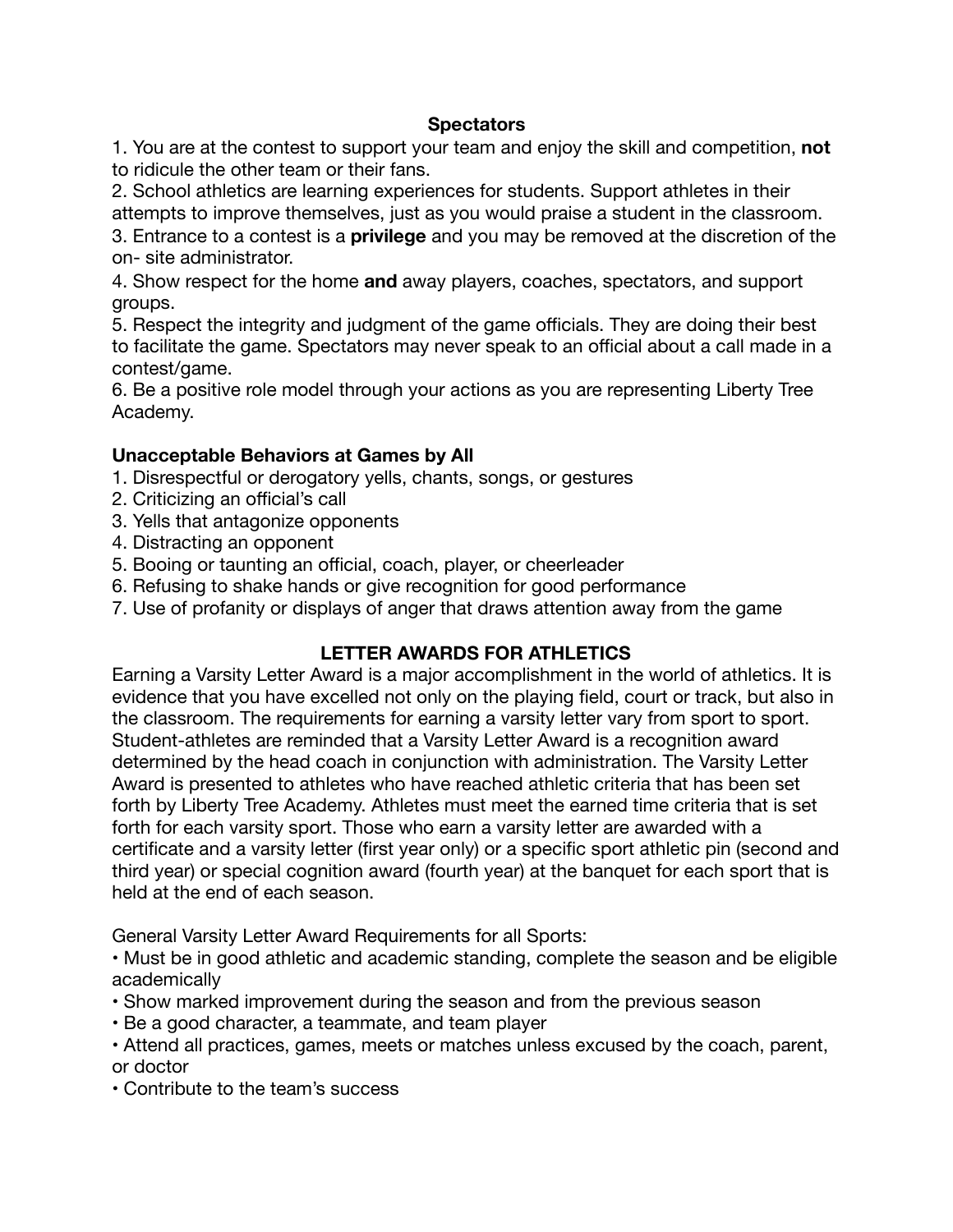- Participate as a regular member of the varsity team
- Injured players may receive a letter if in the opinion of the head coach is that he/she would have participated enough if they had not been injured, and served the team in some capacity while injured

In addition to the general requirements, the following sport-specific requirements must be met:

## **Basketball (Boys and Girls)**

• Player must have competed in at least 85% of the varsity contest within a season, for any length of time

• All Seniors who have participated in the LTA basketball program for 2 or more years are eligible for a letter.

• Play in 75% of the quarters at the varsity level, and then the student athlete will receive a varsity letter. If a player is injured or a younger player is moved up to join the varsity squad during the season, only the number of quarters they are eligible to play will on in this lettering consideration.

• Have all equipment turned in and any in good standing with student fees.

• A senior may receive a varsity letter if they have been out for the full season during the year

- Contribute to the team's success
- Zero ineligible weeks
- Missing zero games unless "emergency" (emergency=sick, family emergency, injury but still attends the game)

• If the student athlete quits or is released from the team for any reason, then you will not be eligible of any awards

• Varsity award will be determined by dedication and commitment to the team and will be decided by the coaching staff

# **Cheerleading**

• Missing zero games unless "emergency" (emergency= sick, family emergency, injury but still attends the game)

• Zero ineligible weeks

• Zero unexcused absences from practice. Absences are only excused when an athlete is sick and not at school/leave school that day.

• If the student athlete quits or is released from the team for any reason, then you will not be eligible of any awards

• Varsity award will be determined by dedication and commitment to the team and will be decided by the coaching staff

# **Cross Country**

• All equipment, fines and dues must be received.

- Academic standing at the time of lettering must be within determined guidelines.
- An accumulation of 200 points during the season is needed. Ways to receive points:

o ExperiencePoints

Year  $1 = 20$  points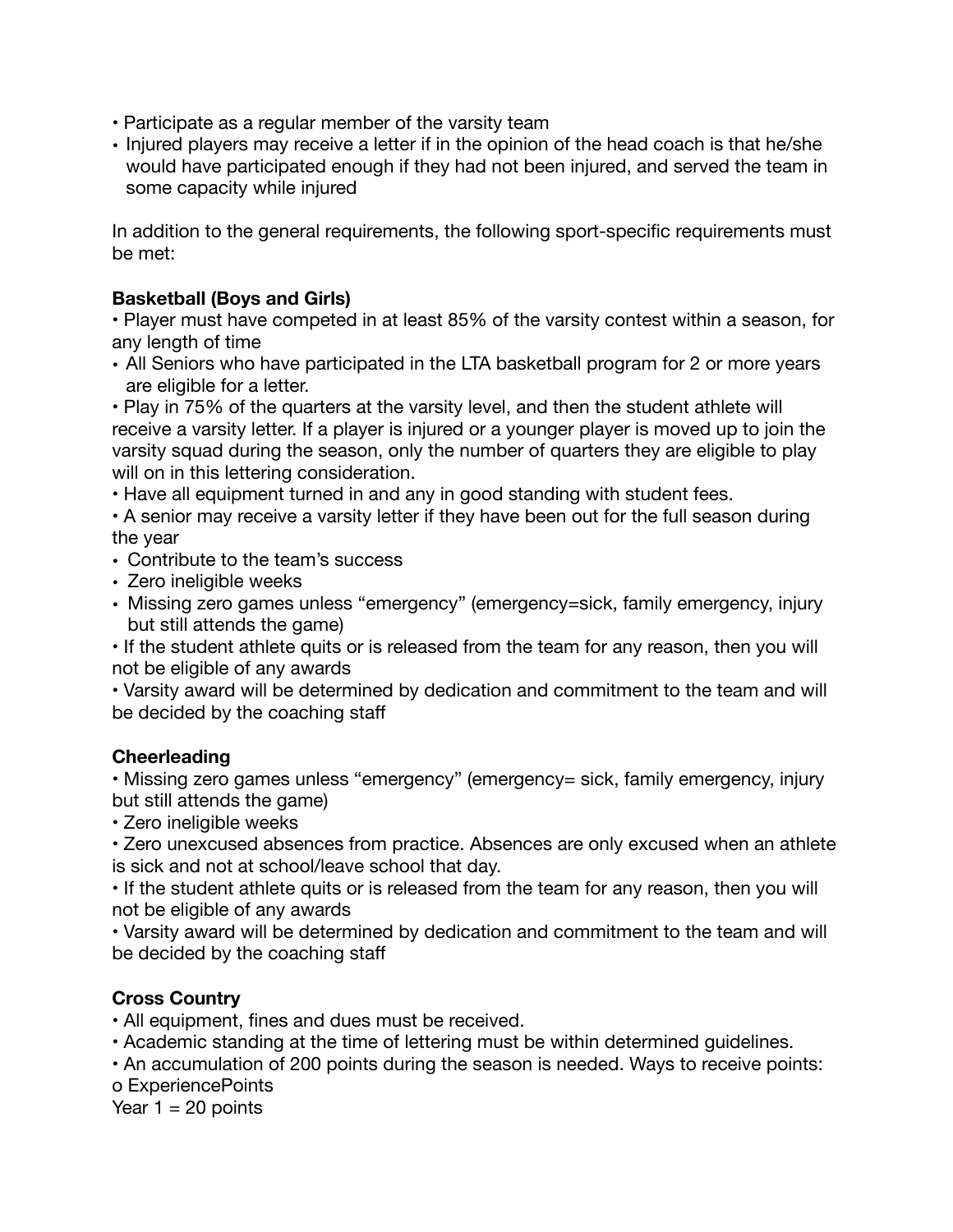Year  $2 = 40$  points Year  $3 = 60$  points Year  $4 = 80$  points o Practice / Participation Points

Each athlete starts the season with 100 points Each missed practice<sup>\*</sup>  $=$  -5 points

\*The coach must know at least 2 days in advance of a proposed missed practice due to scheduling conflicts (medical or school) in order to avoid lost points\*\*

o Competition Points

10 Points - Place top 10 in varsity race

8 Points - Place top 20 in varsity race

6 Points - Run in varsity race

Each point earned for the team during a sub-varsity meet equals 0.5 points toward a varsity letter.

Must set personal best times in 50% of the races run (minimum of 6 races) o Achievement Points

Male- Complete a one-mile time trial in under 6:00- (awarded once per  $season) = 25 points$ 

Female- Complete a one-mile time trial in under 7:00- (awarded once per  $season) = 25 points$ 

• Zero ineligible weeks

## **Track and Field**

The focus for our High School Track & Field team is on the "total" athlete. We are passionate about building the comprehensive student-athlete, building character, culture, and performance. The lettering will work on a point-system. The target for this season is 22-25 total points to receive a letter, based on the number of meets determined at the beginning of the season. The total Varsity points for lettering are subject to change based on meets that are cancelled/rescheduled, etc. There will be a combination of points distributed for practices vs. meets.

• Attendance Points

o Mandatory Practice: Athletes earn 0.5 points per week attended.

o Non-mandatory Conditioning: Athletes earn .2 point per non-mandatory conditioning practices attended.

• Academic Points

o Academics: Athletes can earn 1 point per month for maintaining a 3.0 GPA or higher. This will be calculated based on the end of the month grade report, as opposed to a cumulative High School GPA.

• Performance Points:

o The athlete will earn full points based on placement at Varsity level meets only o Athletes will be rewarded the points that they earn for the school. Example: 1st=10 pt., 2nd=8 pt., 3rd=6 pt., 4th=5 pt., 5th=4 pt., 6th=3 pt., 7th=2 pt., 8th=1 pt. o In any individual event, athletes that get a new lifetime best time/mark/personal record (PR) in their event will be awarded .5pt. per event.

o Any 4 athlete's that score in a relay event, will distribute the points earned for the school evenly between the team members. Example:  $1st = 10$  pts. /4 Athletes  $=$ 2.5pts. / 4 Athletes, 2nd =8 pts. /4 Athletes =2pts p/athlete, etc.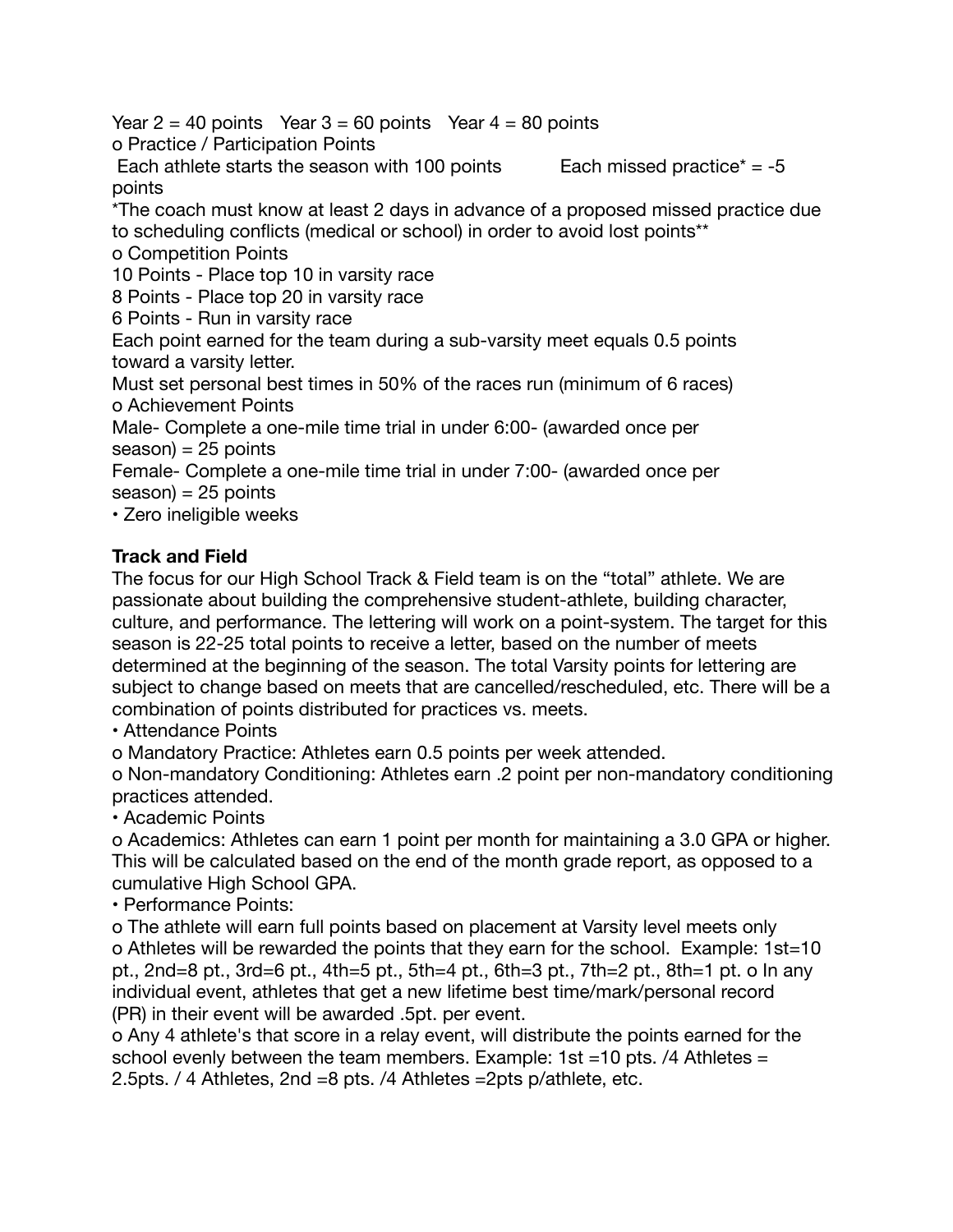• Any athlete who does not letter in a season, will have their points (performance only) carried to the next season, and accrued for the following year.

• Any athlete that has a 4-year tenure on the team who has not earned a Varsity letter in previous seasons, will be awarded a Varsity Letter.

- Athletic/Non-Athletic points will be awarded and taken away following protocol as well as at coach's discretion.
- Zero ineligible weeks

# **Volleyball**

• Player must have competed in at least 85% of the varsity contest within a season, for any length of time

• All Seniors who have participated in the LTA basketball program for 2 or more years are eligible for a letter.

• Play in 75% of the quarters at the varsity level, and then the student athlete will receive a varsity letter. If a player is injured or a younger player is moved up to join the varsity squad during the season, only the number of quarters they are eligible to play will on in this lettering consideration.

• Have all equipment turned in and any in good standing with student fees.

• A senior may receive a varsity letter if they have been out for the full season during the year

- Zero ineligible weeks
- Missing zero games unless "emergency" (emergency=sick, family emergency, injury but still attends the game)

• If the student athlete quits or is released from the team for any reason, then you will not be eligible of any awards

• Varsity award will be determined by dedication and commitment to the team and will be decided by the coaching staff

## **VOLUNTEERS**

LTA athletics are dependent on volunteers. We ask that you volunteer a minimum of two hours a season. Sign-up sheets will be available at the beginning of the season during the parent meeting. Volunteering can be considered the following:

- 1. Driving athletes to events
- 2. Running admissions to games
- 3. Running the scoreboard for games
- 4. Running the scorebook for games
- 5. Cleaning up after games
- 6. Being a line judge for volleyball games

If you are interested in any of these positions, please contact the athletic director to let him or her know.

# **TRANSPORTATION**

LTA depends on the parents of athletes to transport the teams to their athletic events. A parent transportation sign up will be provided at the beginning of the season to designate drivers. Parent drivers must complete the Parent Driver Responsibility Form, have a copy of their driver's license, and a copy of vehicle insurance turned in to the